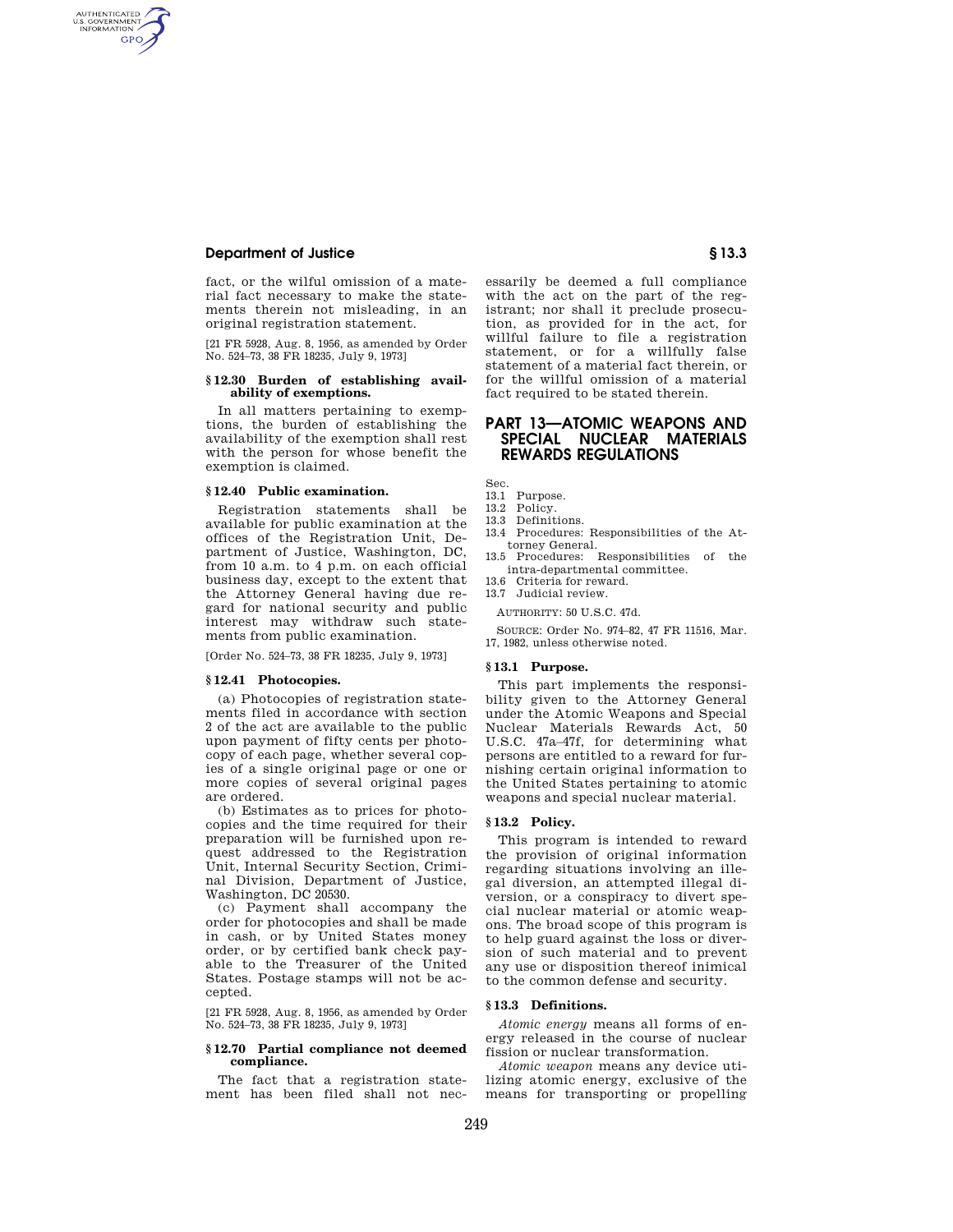the device (where such means is a separable and divisible part of the device), the principal purpose of which is for use as, or for development of, a weapon, a weapon prototype, or a weapon test device.

*Original information* means information first supplied to the Federal government by the applicant, which was created or compiled through his own skill and judgment.

*Special nuclear material* means plutonium, or uranium enriched in the isotope 233 or in the isotope 235, or any other material which is found to be special nuclear material pursuant to the provisions of the Atomic Energy Act of 1954, 42 U.S.C. 2011 *et seq.*

*United States,* when used in a geographical sense, includes Puerto Rico, all Territories and possessions of the United States and the Canal Zone except in § 13.4(a)(4). In § 13.4(a)(4), *United States,* when used in a geographical sense, means the continental United States, Alaska, Hawaii, Puerto Rico, Guam, and the Virgin Islands of the United States.

### **§ 13.4 Procedures: Responsibilities of the Attorney General.**

When a submission is made to the Department of Justice for a reward under the Atomic Weapons and Special Nuclear Materials Rewards Act, the Attorney General shall:

(a) Refer such submission for review to an intra-departmental committee composed of the Assistant Attorneys General for the Land and Natural Resources Division, the Criminal Division, and the Office of Legal Counsel or their delegates;

(b) Review the proposed finding of the review committee and determine whether a reward is justified and the amount of same;

(c) Secure the approval of the President for any reward over \$50,000;

(d) Jointly determine (along with the Secretary of State and the Director of Central Intelligence), if the award is to go to an alien, whether the entry of such alien into the United States is in the public interest and whether that alien and members of his immediate family may receive immigrant visas and be admitted to the United States<br>for permanent residence notwithfor permanent residence, notwith-

**§ 13.4 28 CFR Ch. I (7–1–01 Edition)**

standing the requirements of the Immigration and Nationality Act;

(e) Notify any person claiming an award of the determination regarding the claim and the amount of the reward, if any. If no reward is determined to be justified, state the reasons, consistent with national security, for the denial;

(f) Certify and transmit, along with the approval of the President if necessary, any award to be made to the Director of Central Intelligence for payment out of funds appropriated or available for the administration of the National Security Act of 1947, as amended, 50 U.S.C. 401 *et seq;*

(g) Not certify any amount over \$500,000.

## **§ 13.5 Procedures: Responsibilities of the intra-departmental committee.**

When the Attorney General refers a submission for a reward to the intradepartmental committee, this committee:

(a) Shall consult with the Nuclear Regulatory Commission and the Department of Energy regarding the reward;

(b) May consult with the Central Intelligence Agency and any other departments or agencies it deems appropriate to aid in the determination of whether a reward should be given and the proper amount of the reward;

(c) May hold hearings for the purpose of securing and evaluating information; a full hearing on the record with oral presentation and cross-examination is not required:

(d) Shall determine whether the information submitted fits one or more of the rewardable categories outlined in § 13.6;

(e) Shall determine whether the applicant is eligible for the reward. Federal employees and military personnel whose duties include investigating activities covered by this Act are not eligible for a reward for information acquired in the course of their investigation;

(f) Shall submit to the Attorney General a proposed finding as to eligibility and a recommendation for the amount of the reward within 60 days of the date of referral from the Attorney General,